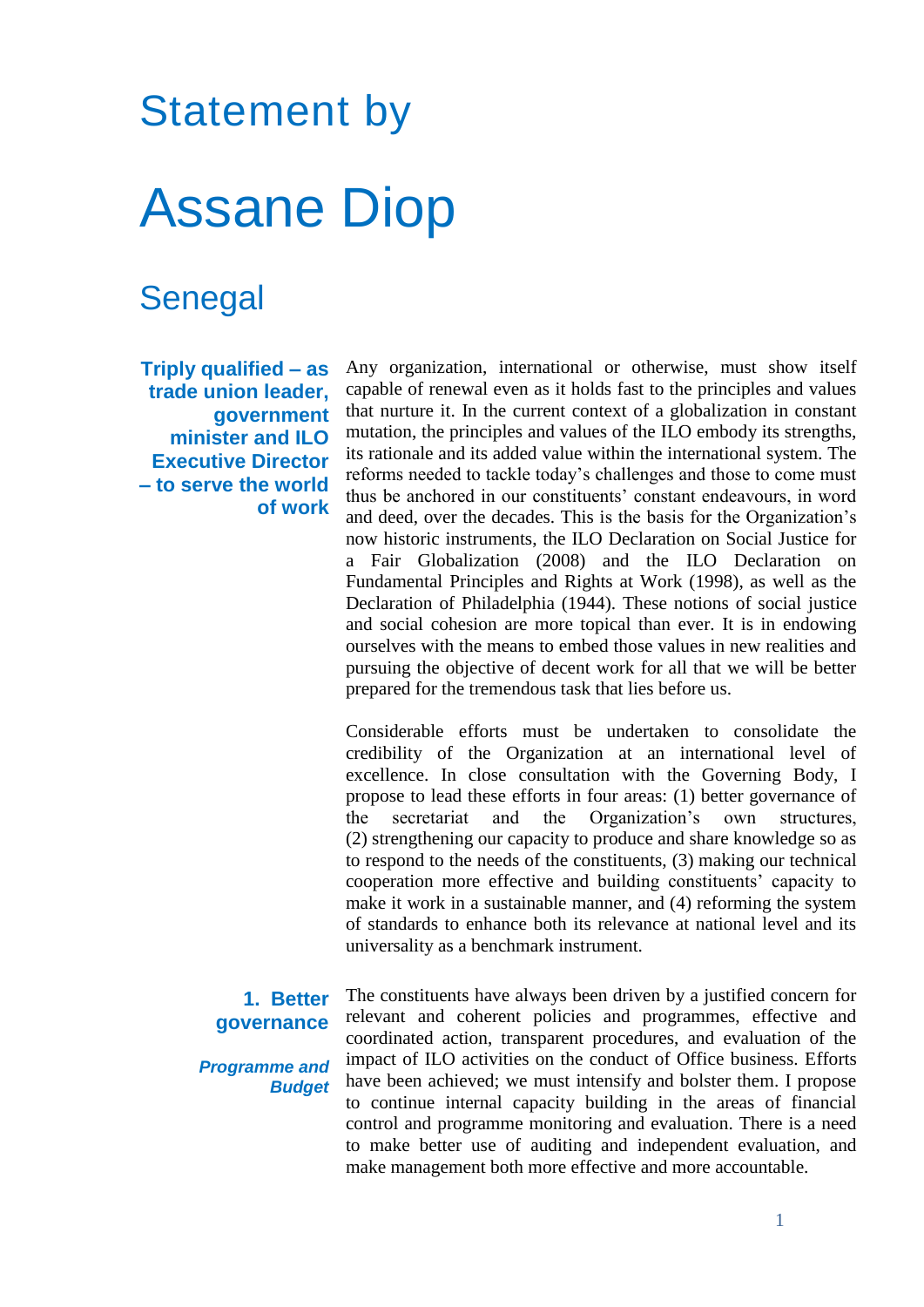**The ILO's organs of** Discussions must also continue on ways to improve the functioning *governance* of the Conference, the Governing Body and regional meetings, to achieve greater efficiency, better cost control, and stronger tripartite mechanisms for consultation and for the development of policies and programmes at every level of ILO intervention.

> **The Office** Improved governance must also extend to the internal management of the Office, for more effective decision-making.

> > Strategic decisions affecting the future of the Organization and relations with its members are central functions of the Director-General. He must be able to devote most of his attention to them. To this end the many tasks of internal administration must be delegated in an appropriate and clear manner. I will propose, in consultation with the Governing Body, a structural reform based on specific delegation of authority to named members of the management team, who will need to account for the transparency and effectiveness of every decision. The Bureaux for Employers' and Workers' Activities must also occupy a clearly defined place in the managerial structure.

**2. Strengthening our ability to produce and share knowledge** It is by strengthening its specific capabilities that the ILO will raise its credibility and influence and so be able to transmit its values. The political commitment of our Organization should focus on its areas of expertise. We must avoid a proliferation of activities, which can dilute both financial and human resources. In this light, boosting the ILO's technical capacity to produce analytical tools and goodquality statistics becomes imperative. It is key here that our capacity to intervene reaches a critical mass without resorting to large-scale recruitment, requiring resources that the ILO does not have. There are other ways to meet the challenge of staying effective and relevant within the limits of available resources.

> I propose to refocus the resources of the Organization on ILO fundamentals: employment, especially youth employment, social protection, social dialogue and the international labour standards. These fundamental issues must be treated from various perspectives such as gender, job insecurity, the informal and rural economy, youth employment and migration.

> Structural approaches will also contribute to capacity building in the Office. The first of these will be to pursue a consistent policy of collaboration and cooperation between the technical departments. Without this interdepartmental synergy we cannot reach critical mass. This kind of cooperation is fundamental, moreover, to the promotion of decent work, which in essence hinges on a multidisciplinary approach. The structure of the Office should be revisited within this perspective, taking due account of the role of the International Institute for Labour Studies. Thinking in this area could converge around the idea of a matrix structure based on departments working together in whatever combinations are most appropriate to achieve the specific objectives set by the Programme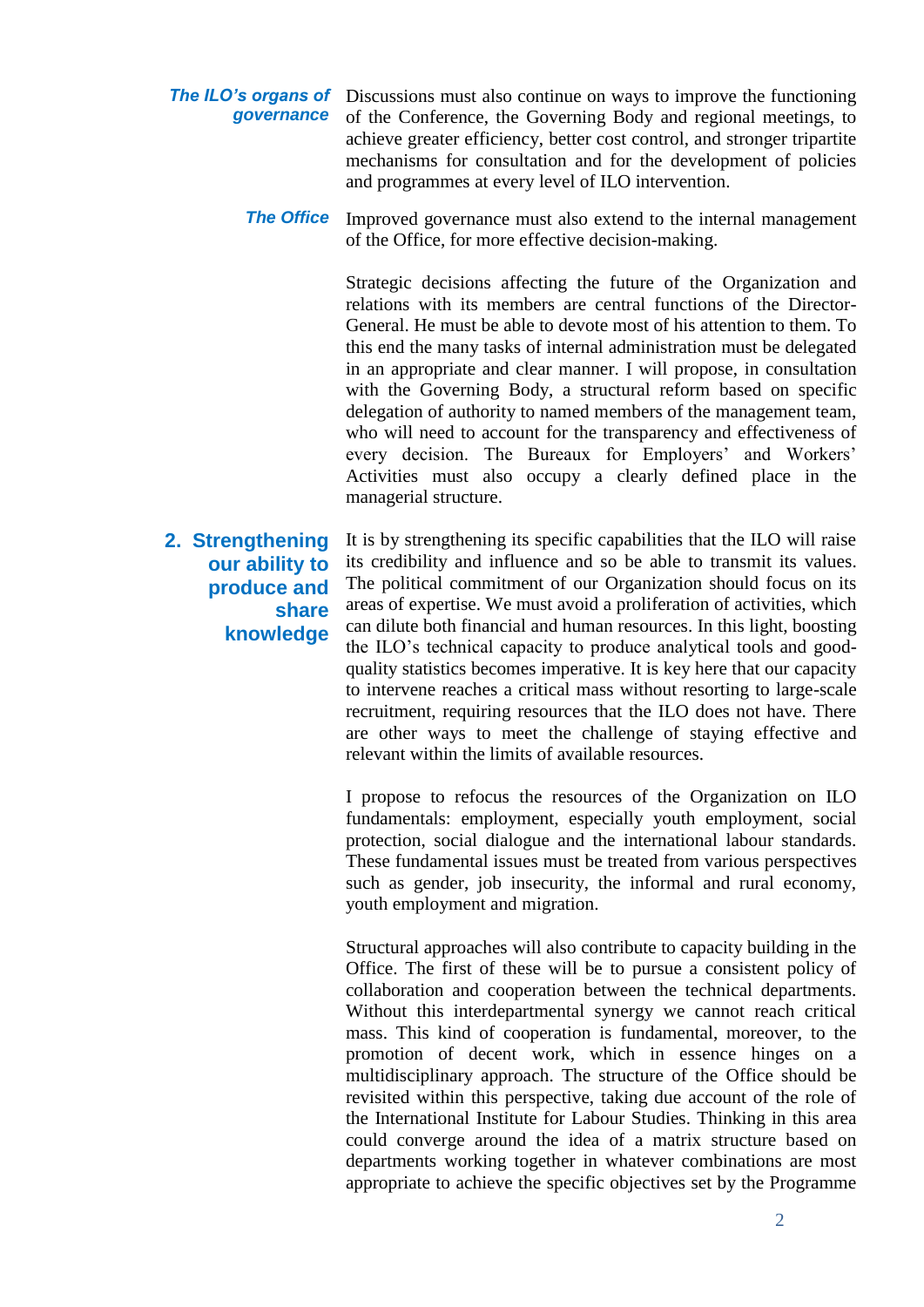and Budget – making the implementation of decent work more effective.

A second structural approach to ILO capacity building will consist of putting in place a policy that improves the geographical synergies between technical teams at headquarters and in the field, in line with the matrix concept. This will allow us to truly integrate into the analyses carried out at supranational level the rich range of initiatives implemented by many developing countries around social protection, enterprise creation and employment promotion. Research activities will therefore be carried out in a setting where programming involves all our specialists, both at headquarters and in the field, in configurations that correspond to the objectives set. In this way, structures and programming can be mutually supportive components of a coherent whole.

Strengthening the ILO's capacity will also let it play a crucial role within the UN system at the global, regional and national levels. The ongoing evaluation of the UN Millennium Development Goals and the concomitant discussions about improving the effectiveness of the system will then be the opportunity for an ILO that has regrouped and is in good working order to assert itself in the role which it alone is qualified to play. It is within this framework that our cooperation with the G8 and the G20 should be strengthened.

**3. Making our technical cooperation more effective, and so more sustainable**

Technical cooperation programmes remain the ILO's main tool for translating our goals and ambitions into concrete outcomes. To better meet the expectations and demands of our constituents I will strive in particular to mobilize resources for technical cooperation, diversify sources of funding, and make the management and monitoring of our field projects more professional. This diversification will place a major emphasis on South-South and North-South-South cooperation.

The strength of the ILO's technical cooperation lies in its aptitude for putting programmes in place to build up national management capacity. The International Training Centre in Turin has acquired recognized expertise that must be more closely integrated into the programming of ILO technical cooperation activities; boosting synergies in this way will allow us to build our capacity without supplementary expenditures. At the same time the Centre's running costs could be contained by devolving activities to the regions, both physically and virtually. In this context, the ILO must roll out a strategy for strengthening national training structures. Here I will propose a reform of technical cooperation policy that better integrates our resources to enhance their impact on the ground.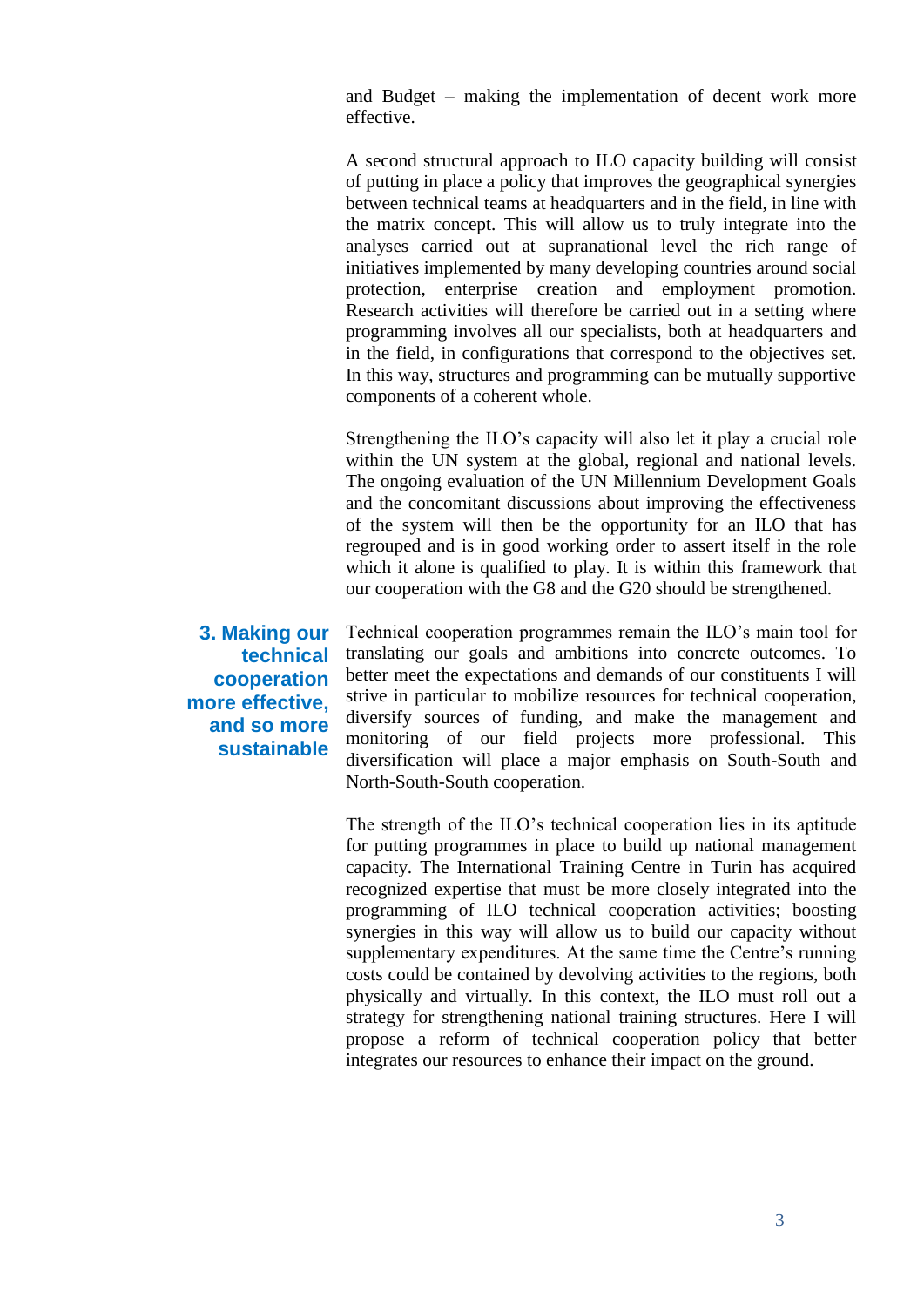## **4. Pursuing reform of the standards system for enhanced impact**

The international labour standards constitute the essence of the ILO. They were the basis for the Organization's creation, and represent its future in an ever more global world. The adoption in 1998 of the Declaration on Fundamental Principles and Rights at Work and, four years ago, the ILO Declaration on Social Justice for a Fair Globalization gave fresh impetus to ILO standards policy. We must pursue and intensify that quest for relevance and impact by working on concrete proposals to be implemented in the context of both these Declarations while taking into account the diversity of national circumstances.

In consultation with the tripartite constituents I therefore propose to maintain and strengthen the mechanisms for reviewing and monitoring standards, with a view to improving their legal and practical application. The ILO's relationship with national labour administrations must be accentuated, and made more effective through the creation of more robust governance structures. Of course the ILO must remain vigilant with regard to respecting fundamental principles and rights at work and promoting them. These principles and rights are the essential conditions for realizing the objectives of the Organization, most notably with regard to freedom of association and collective bargaining. The violation of fundamental principles and rights at work must not be invoked or exploited to gain any comparative advantage; nor indeed can the international labour standards be misused for protectionist purposes.

Going forward, the role of the international labour standards must take full account of the major changes that have occurred in recent years, in particular the consolidation of globalization together with the economic and financial crises. The standards are one of the fundamental tools available to the ILO to assist member States, especially during the unstable times with which we have become so familiar, and are still, with tripartism and social dialogue, the area where the Organization enjoys a unique comparative advantage. To remain effective, the standards must go on being relevant. They must therefore address current needs and conditions. So it is essential, beyond purely promotional action, to strengthen the effectiveness of the procedures and activities linked to their implementation. The international labour standards must continue to be the guarantee of protection for all, the paradigm being the process that led to the adoption in 2006 of the Maritime Labour Convention.

The role of the monitoring bodies should also be strengthened to enable them to be more effective, taking into account the rapidly changing world of work.